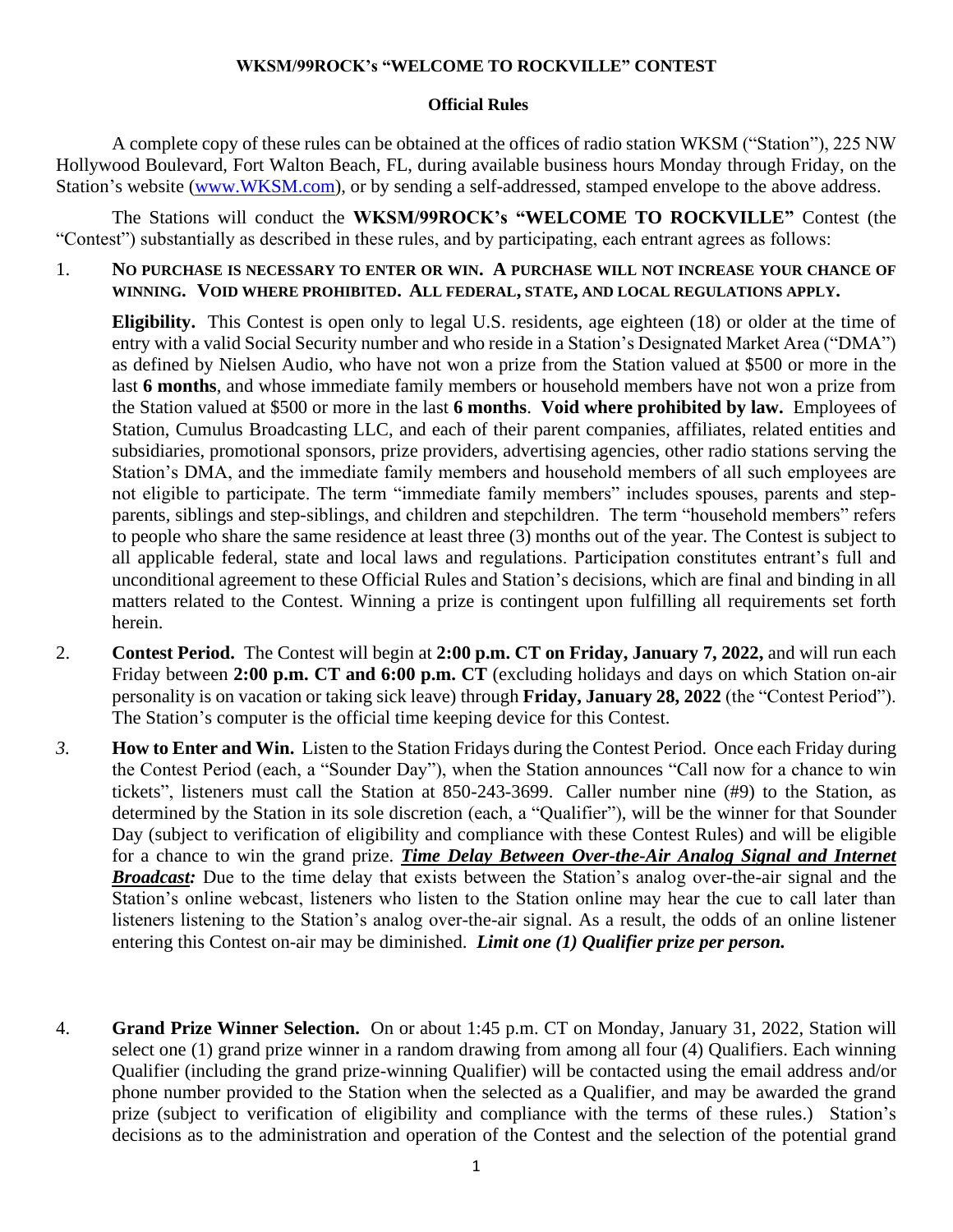prize winner are final and binding in all matters related to the Contest. Failure to respond to the initial verification contact within three (3) days of notification will result in disqualification and forfeiture of a prize.

- 5. **Verification of Potential Winners.** THE ELIGIBILITY OF ALL POTENTIAL CONTEST WINNERS IS SUBJECT TO VERIFICATION BY STATION WHOSE DECISIONS ARE FINAL AND BINDING IN ALL MATTERS RELATED TO THE CONTEST. Each potential winner must continue to comply with all terms and conditions of these Official Rules, and winning is contingent upon fulfilling all requirements. Each potential winner may be notified by email and/or telephone call after the date of random drawing and/or winner determination. Each potential winner will be required to sign and return to Station, within three (3) days of the date notice is sent, an affidavit of eligibility and a liability/publicity release (except where prohibited) in order to claim his/her prize, if applicable. A winner who returns the affidavit of eligibility and liability/publicity release will be deemed to have accepted the contest prize and thereafter will not be permitted to rescind their acceptance of the prize and/or return the prize. If a potential winner cannot be contacted, fails to sign and return the affidavit of eligibility and/or the liability/publicity release within the required time period (if applicable), or if the prize or prize notification is returned as undeliverable, potential winner forfeits prize. In the event that the potential winner of a prize is disqualified for any reason, Station may award the applicable prize to an alternate winner by random drawing from among all remaining eligible entries.
- 6. **Prizes.** Four (4) prizes (one for each Sounder Day) will be awarded, as follows.

(a) **Qualifier Prizes.** Three (3) Qualifiers will each receive: Two (2) weekend passes for the "Welcome To Rockville" event, scheduled to be held May 19-22, 2022, in Daytona Beach, FL (the "Welcome To Rockville Event"). Approximate retail value ("ARV"): **\$530**

(b) **Grand Prize.** One (1) Qualifier will receive: Two (2) VIP weekend passes for the Welcome To Rockville Event. **ARV: \$1,230**

## **TRANSPORTATION, LODGING, AND MEALS ARE NOT PROVIDED AS PART OF THE PRIZES.**

## **THE TOTAL ARV OF ALL CONTEST PRIZES IS: TWO THOUSAND EIGHT HUNDRED TWENTY DOLLARS (\$2,820).**

**For entry to the prize event(s), each event attendee may be required to show valid proof of vaccination against the COVID-19 virus and/or valid proof of a negative test for the COVID-19 virus within 72 hours (or such other time as the event organizers require) prior to the event(s).**

Winner is responsible for all taxes associated with prize receipt and/or use, and all travel to/from location to redeem passes and any necessary overnight accommodations. Odds of winning a prize depend on a number of factors including the number of eligible entries received during the Contest Period and listeners participating at any given time.

There is no substitution, transfer, or cash equivalent for prizes, except that the Station may, in its sole discretion and to the extent permitted by law, substitute prizes of comparable value or cash. The prizes are expressly limited to the item(s) listed above and do not include taxes, gratuities or any other expenses. Any tickets and/or gift certificates/cards awarded as part of a prize will be subject to the terms and conditions set forth by the issuer and are valid only on the date(s) printed on the tickets or gift certificates/cards. Other restrictions may apply.

If any prize or a portion of any prize is postponed, cancelled, or otherwise unavailable due to disease, epidemic, pandemic, quarantine, any acts of government and/or any reason that is beyond the control of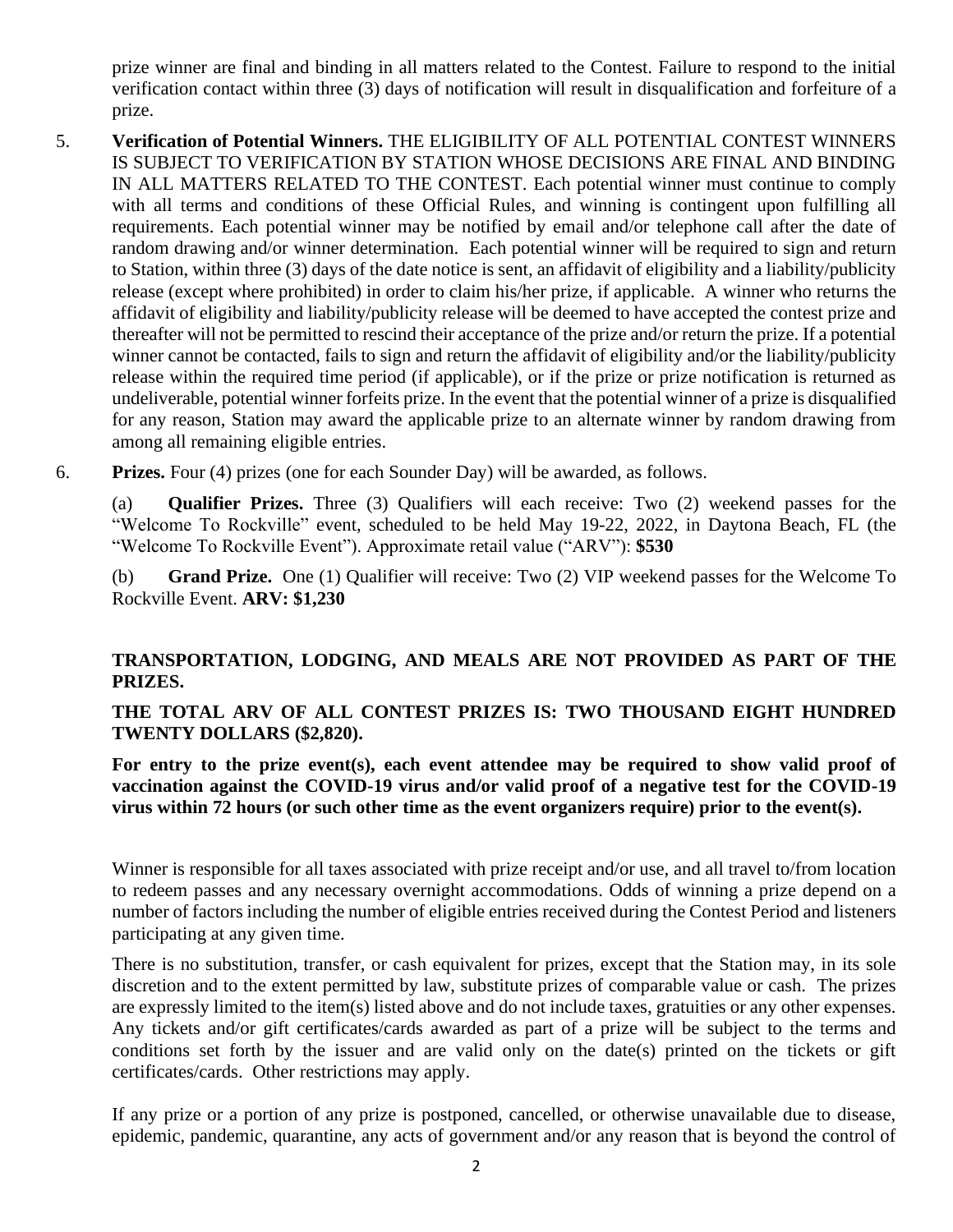Station or any Sponsor, then no substitution shall be provided. Station and any Sponsors make no representation or warranty about the safety of any prize. By accepting and using a prize, each winner acknowledges and assumes all risks of accepting and using the prize, and any other the risks associated with the prize

- 7. **Entry Conditions and Release.** By entering, each entrant agrees to: (a) comply with and be bound by these Official Rules and the decisions of the Station, which are binding and final in all matters relating to this Contest; (b) release and hold harmless Station, Cumulus Broadcasting LLC, Cumulus Media New Holdings Inc., and each of their subsidiaries, related and affiliated companies, participating sponsors, the prize suppliers and any other organizations responsible for sponsoring, fulfilling, administering, advertising or promoting the Contest, and each of their respective past and present officers, directors, employees, agents and representatives (collectively, the "Released Parties") from and against any and all claims, expenses, and liability, including but not limited to negligence and damages of any kind to persons and property, including but not limited to invasion of privacy (under appropriation, intrusion, public disclosure of private facts, false light in the public eye or other legal theory), defamation, slander, libel, violation of right of publicity, infringement of trademark, copyright or other intellectual property rights, property damage, or death or personal injury arising out of or relating to a entrant's entry, creation of an entry or submission of an entry, participation in the Contest, acceptance or use or misuse of prize (including any travel or activity related thereto) and/or the broadcast, exploitation or use of entry; and (c) indemnify, defend and hold harmless the Released Parties from and against any and all claims, expenses, and liabilities (including reasonable attorneys' fees) arising out of or relating to an entrant's participation in the Contest and/or entrant's acceptance, use, non-use or misuse of the prize.
- 8. **Publicity.** Except where prohibited, participation in the Contest constitutes entrant's consent to use by the Station and its agents of entrant's name, likeness, photograph, voice, opinions, entry, and/or biographical information (including hometown and state) for promotional purposes in any media, worldwide, without further payment or consideration, unless otherwise prohibited by law.
- 9. **Taxes.** All State, Local, Federal and/or other taxes, duties, tariffs, title fees, licensing fees, or other fees for prizes awarded become the sole responsibility of the winner. All those who win a prize or prizes valued \$600 or more in any given year will be issued an IRS Form 1099 to report their winnings.
- 10. **General Conditions.** Station reserves the right to cancel, suspend and/or modify the Contest, or any part of it, if any fraud, technical failures or any other factor beyond Station's reasonable control impairs the integrity or proper functioning of the Contest, as determined by Station in its sole discretion. Station reserves the right in its sole discretion to disqualify any individual it finds to be tampering with the entry process or the operation of the Contest or to be acting in violation of these Official Rules or acting in an unsportsmanlike or disruptive manner. Any attempt by any person to deliberately undermine the legitimate operation of the Contest may be a violation of criminal and civil law, and, should such an attempt be made, Station reserves the right to seek damages from any such person to the fullest extent permitted by law. Station's failure to enforce any term of these Official Rules shall not constitute a waiver of that provision.
- 11. **Limitations of Liability.** The Released Parties are not responsible for: (a) any incorrect or inaccurate information, whether caused by Station, entrants, printing errors or by any of the equipment or programming associated with or utilized in the Contest; (b) technical failures of any kind, including but not limited to malfunctions, interruptions, or disconnections in phone lines or network hardware or software; (c) unauthorized human intervention in any part of the entry process or the Contest; (d) technical or human error that may occur in the administration of the Contest or the processing of entries; or (e) any injury or damage to persons or property that may be caused, directly or indirectly, in whole or in part, from entrant's participation in the Contest or receipt or use, non-use or misuse of any prize. No more than the stated number of prizes will be awarded. In event that a production, technical, programming or other error causes more than stated number of prizes as set forth in these Official Rules to be claimed, Station